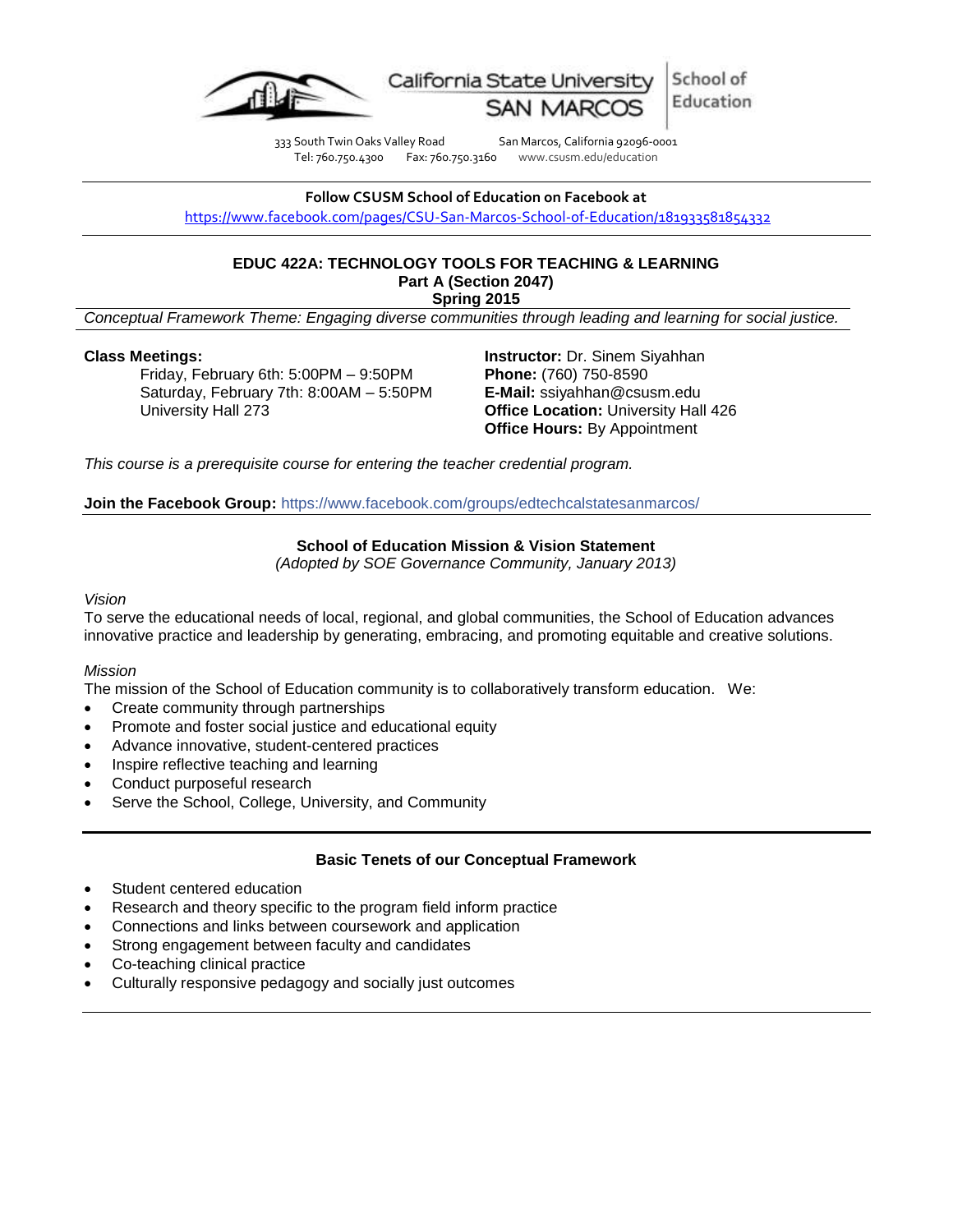### **COURSE DESCRIPTION**

This course is designed to help students who are seeking to enter to the Multiple and Single Subjects Credential Program to develop the skills, knowledge, and attitudes necessary to effectively integrate technology into classroom teaching and learning. The successful teacher candidate will be able to merge technology, pedagogy, and subject matter to meet the needs of students with diverse backgrounds. Moving beyond procedural knowledge of the steps involved using a piece of technology, this course will help teacher candidates develop problem solving, strategic thinking, critical thinking, communication, and collaboration skills around various technology tools.

### **Prerequisite**

The prerequisite for this course is basic computer knowledge and skills such as turning a computer on and off; opening, saving, and deleting a file; creating and deleting a folder; using e-mail and web browsers (i.e. Internet Explorer, Safari, Firefox, Google Chrome). Students may demonstrate their basic knowledge and skills by completing the campus-wide computer competency requirement (CCR) or a computer course within the last 12 months with a grade B or above.

# **Course Objectives**

In the end of this course, teacher candidates will demonstrate competence in:

- (a) using a variety of educational technology tools that are applied in teaching and learning within the credential program and used in public school settings, and
- (b) meeting the International Society for Technology in Education (ISTE) Teacher Standards (See the list of standards here: [http://www.iste.org/docs/pdfs/20-14\\_ISTE\\_Standards-T\\_PDF.pdf\)](http://www.iste.org/docs/pdfs/20-14_ISTE_Standards-T_PDF.pdf).

### **Course Materials & Resources**

- 1. **Google Drive:** This is an online file storage service provided by Google. It allows users to create, share, and collaboratively edit files stored in the cloud. Students should have access to Google Drive through their CSUSM e-mail. If you do not have access to Google Drive, you can create an account at drive.google.com. Directions on how to create an account are available at: <https://support.google.com/drive/answer/2424384?hl=en>
- 2. **Additional File Storage:** While you can create, upload, and store files using Google Drive, you may need to use an additional secondary cloud file storage service such as Dropbox (You can create an account at [www.dropbox.com\)](http://www.dropbox.com/) and/or purchase a USB stick (8GB or larger) to store large files.
- 3. **Cougar Course:** Course materials, assignment instructions, and grades will be available on Cougar Course site. Available at: [http://cc.csusm.edu/.](http://cc.csusm.edu/) Be sure to set your preferred email in your profile settings of Cougar Courses so that you receive important announcements and communications. It is your responsibility to check the course site regularly and bring any issues immediately to the instructor's attention.
- 4. **Campus Resources:** In addition to attending class meetings, students may need to use campus resources for some assignments. It is the student's responsibility to make arrangements to have the technology resources available in order to complete scheduled assignments and due dates. All students must plan times they can work in labs on campus. Students are required to check campus resources and availability of labs. Mac computers are available in ACD 202, ACD 211, UH 271, and SCI2 306 in addition to other locations such as the library  $2<sup>nd</sup>$  floor.
- 5. **Backing Up Work:** Many technology platforms you will be using in this course are online and require a username and password. However, for some assignments you will need to take a screenshot or copy/paste your work into a word file, therefore it is important that you backup your work. Suggested procedures for backing up your work include:
	- a. Make an EDUC 422 folder on your campus flash drive and save all your files in this folder
	- b. Save a backup of all files on your home computer or
	- c. Email files to yourself for further backup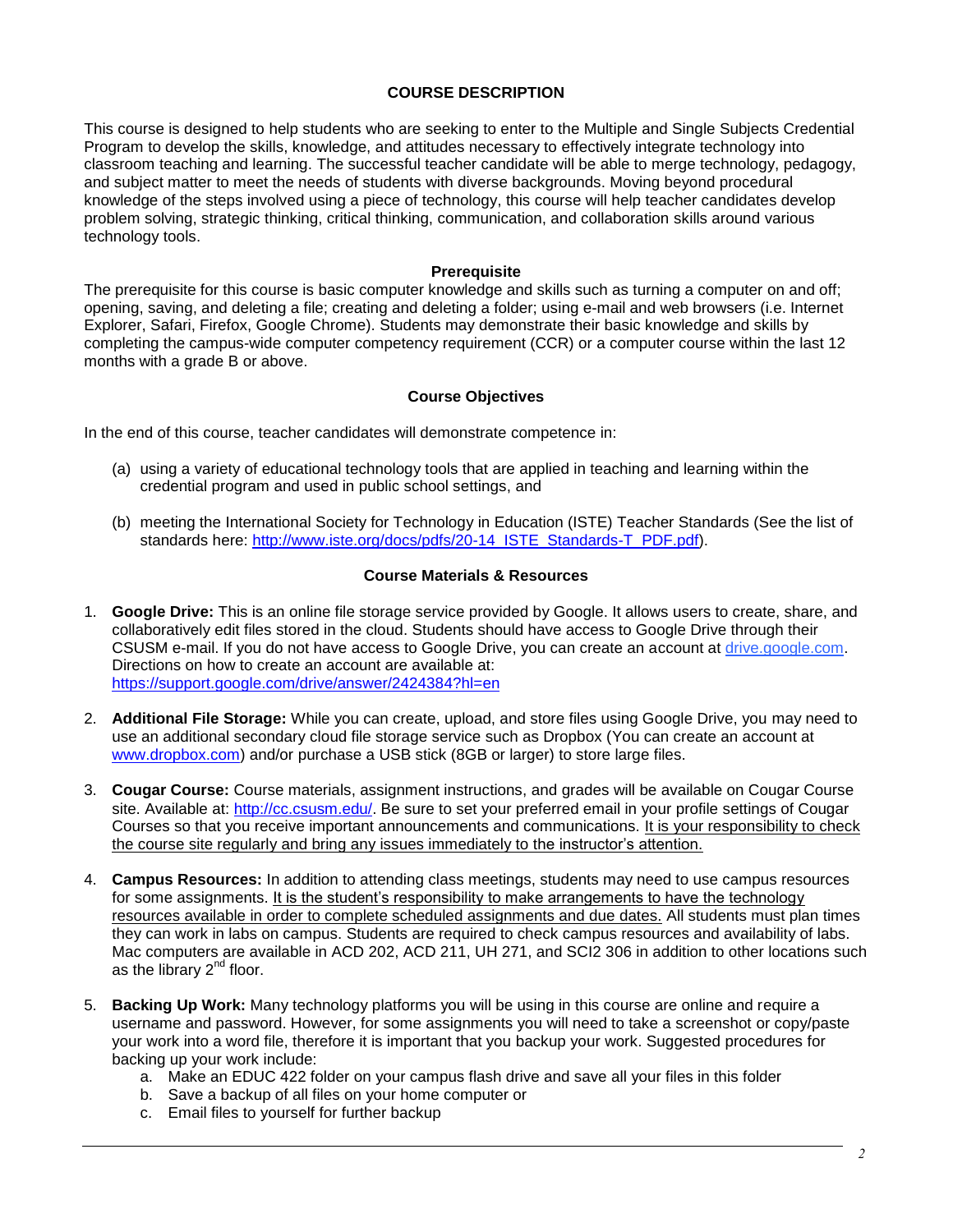- d. Save important email communications for the course in a folder on your flash drive in addition to your email account
- 6. **Username & Password:** You will be using a variety of online platforms. Avoid creating a new username and password for each platform, instead, use the same username and password for all platforms for you to easily remember.

# **UNIVERSITY AND SCHOOL OF EDUCATION POLICIES**

### **Attendance Policy**

Due to the dynamic and interactive nature of courses in the School of Education, all candidates are expected to attend all classes and participate actively. At a minimum, teacher candidates must attend more than 80% of class time, or s/he may not receive a passing grade for the course at the discretion of the instructor. Individual instructors may adopt more stringent attendance requirements. Should the candidate have extenuating circumstances, s/he should contact the instructor as soon as possible.

### **Professional Dispositions**

The California State University San Marcos School of Education fosters the development of the following professional dispositions among teacher candidates:

- *Social Justice and Equity*: Candidates appreciate the languages, communities, and experiences learners bring to the classroom. Candidates advocate for and support marginalized communities and individuals.
- *Collaboration*: Candidates learn and practice the skills of collaboration in their coursework and use them in their professional interactions with students, colleagues, parents, caregivers and those in the wider community.
- *Critical Thinking*: Candidates analyze various professional contexts, resulting in more informed decisionmaking about professional practice.
- *Professional Ethics*: Candidates learn to make and act on well-reasoned, principled judgments.
- *Reflective Teaching and Learning*: Candidates critically review their professional practice and the impact it has on student success.
- *Life-Long Learning*: Candidates are committed to actively seeking new knowledge, skills and experiences throughout their career.

### **Academic Honesty Policy**

Students are expected to adhere to standards of academic honesty and integrity, as outlined in the Student Academic Honesty Policy. All written work and oral presentation assignments must be original work. All ideas/materials that are borrowed from other sources must have appropriate references to the original sources including resources found online. Any quoted material should give credit to the source and be punctuated with quotation marks.

Students are responsible for honest completion of their work including examinations. There will be no tolerance for infractions. If you believe there has been an infraction by someone in the class, please bring it to the instructor's attention. The instructor reserves the right to discipline any student for academic dishonesty in accordance with the general rules and regulations of the university. Disciplinary action may include the lowering of grades and/or the assignment of a failing grade for an exam, assignment, or the class as a whole."

Incidents of Academic Dishonesty will be reported to the Dean of Students. Sanctions at the University level may include suspension or expulsion from the University.

It is expected that each candidate will do his/her own work, and contribute equally to group projects and processes. Plagiarism or cheating is unacceptable under any circumstances. If you are in doubt about whether your work is paraphrased or plagiarized see the Plagiarism Prevention for Students website **<http://library.csusm.edu/plagiarism/index.html>**. If there are questions about academic honesty, please consult the University catalog.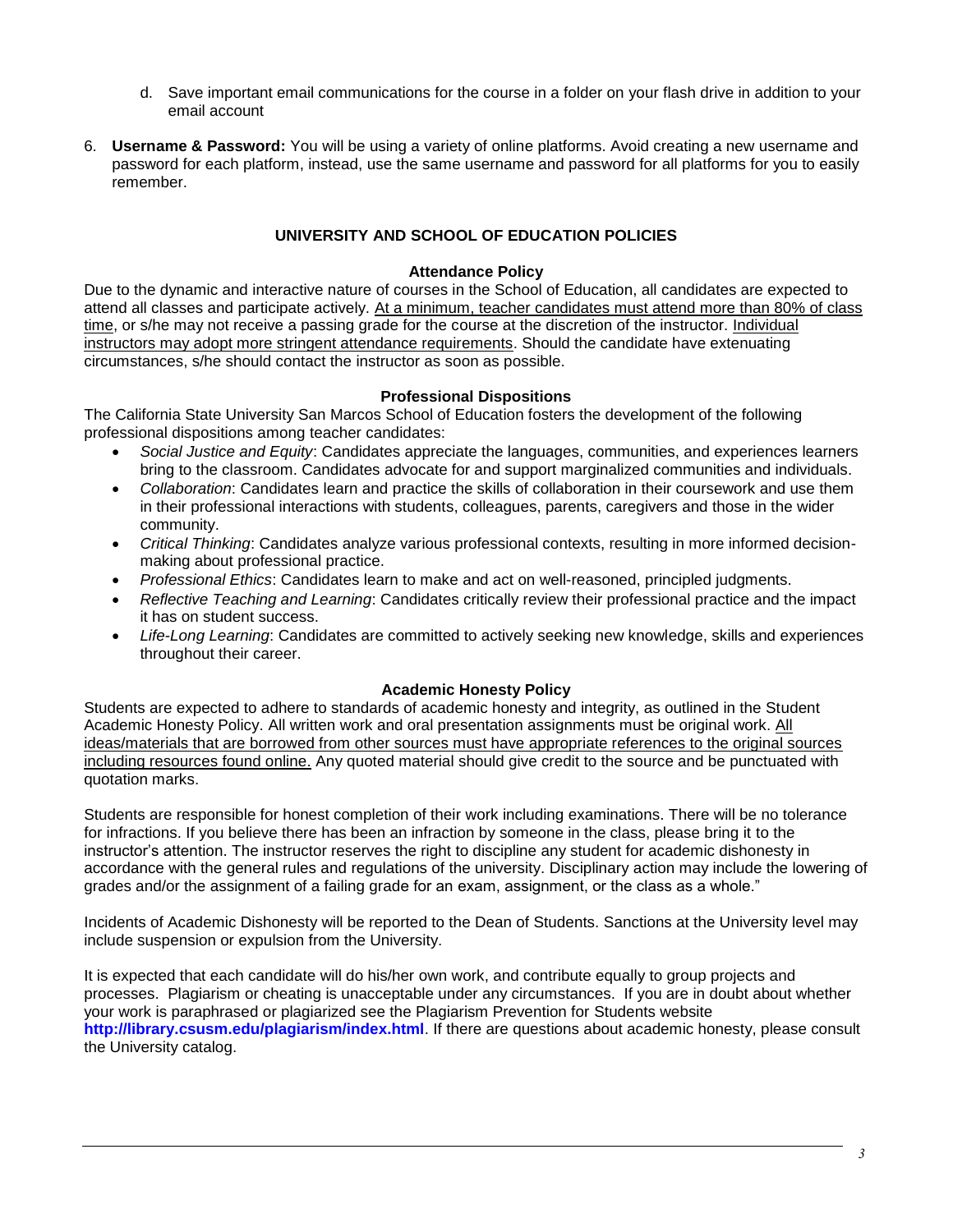### **Writing Requirement**

The CSUSM writing requirement of 2500 words is met through the completion of course assignments. Therefore, all assignments will be looked at for content, organization, grammar, spelling, and format. If needed, it is suggested that you make an appointment with the Writing Center [\(http://www.csusm.edu/writing\\_center/\)](http://www.csusm.edu/writing_center/) to seek help with writing skills before submitting your written assignments.

Because it is important for teachers to be able to effectively communicate their ideas to students, parents, colleagues, and administrators, writing that is original, clear and error-free is a priority for the School of Education.

### **Students with Disabilities Requiring Reasonable Accommodations**

Candidates with disabilities who require reasonable accommodations must be approved for services by providing appropriate and recent documentation to the Office of Disable Student Services (DSS). This office is located in Craven Hall 4300, and can be contacted by phone at (760) 750-4905, or TTY (760) 750-4909. Candidates authorized by DSS to receive reasonable accommodations should meet with their instructor during office hours or, in order to ensure confidentiality, in a more private setting.

# **COURSE EXPECTATIONS**

### **Professional Demeanor**

It is expected that students will conduct themselves as professional adults who show respect to others, bring a positive attitude, and demonstrate productive engagement with people, process, and tasks to be completed. Professional demeanor includes, but not limited to, meeting the following expectations:

- 1. Arriving all class meetings **on time**. Emailing the instructor when you are unable to attend class or when you will be late.
- 2. Submitting required assignments **on time**. E-mailing the instructor when you are unable to complete an assignment and need more time. Explaining the reasons for requesting extension, and providing a projected timeline for successful completion of the assignment.
- 3. Approaching problems with a disposition to find solutions rather than feeling helplessness or hopelessness when facing a challenge or difficulty.
- 4. Working respectfully and productively with peers and the instructor in all settings (e.g. whole group, small group, Moodle Forums, one-on-one meetings, study groups, e-mail correspondence) at all times.
- 5. Contributing to and being part of a supportive environment. This includes providing assistance to classmates with technical and/or content issues, interacting with your peers, selecting one or two class "buddies" to ensure that you receive information and handouts if you miss a class, and help you keep track of the course assignments, upcoming tasks, and deadlines.

# **Electronic Communication**

Electronic correspondence and communication is a part of your professional interactions. If you need to contact me, you have couple of options depending on what you need and how soon you need it:

- (1) E-mail me at [ssiyahhan@csusm.edu.](mailto:ssiyahhan@csusm.edu) This option works great if you have questions about an assignment, want to bring something to my attention, schedule an appointment, etc. It is my intention to respond to all received e-mails in a timely manner. Please remember that I have to go into my mailbox to view incoming e-mails on my computer and on my phone. Therefore, there might be a time gap between the time you send the e-mail and the time I see the e-mail depending on my schedule in any given day.
- (2) If you have a Gmail account, add [ssiyahhan@gmail.com](mailto:ssiyahhan@gmail.com) to your contacts. This allows us to expand our communication channels to include online chat and video conferencing. In the past, students sent me messages using Gmail chat asking questions about assignments, course schedule, etc. Because my phone has push notification capabilities, I see your chat message immediately on my phone screen and can respond to you "on the go". I have held virtual office hours via video conferencing, and helped students with technical difficulties when they needed.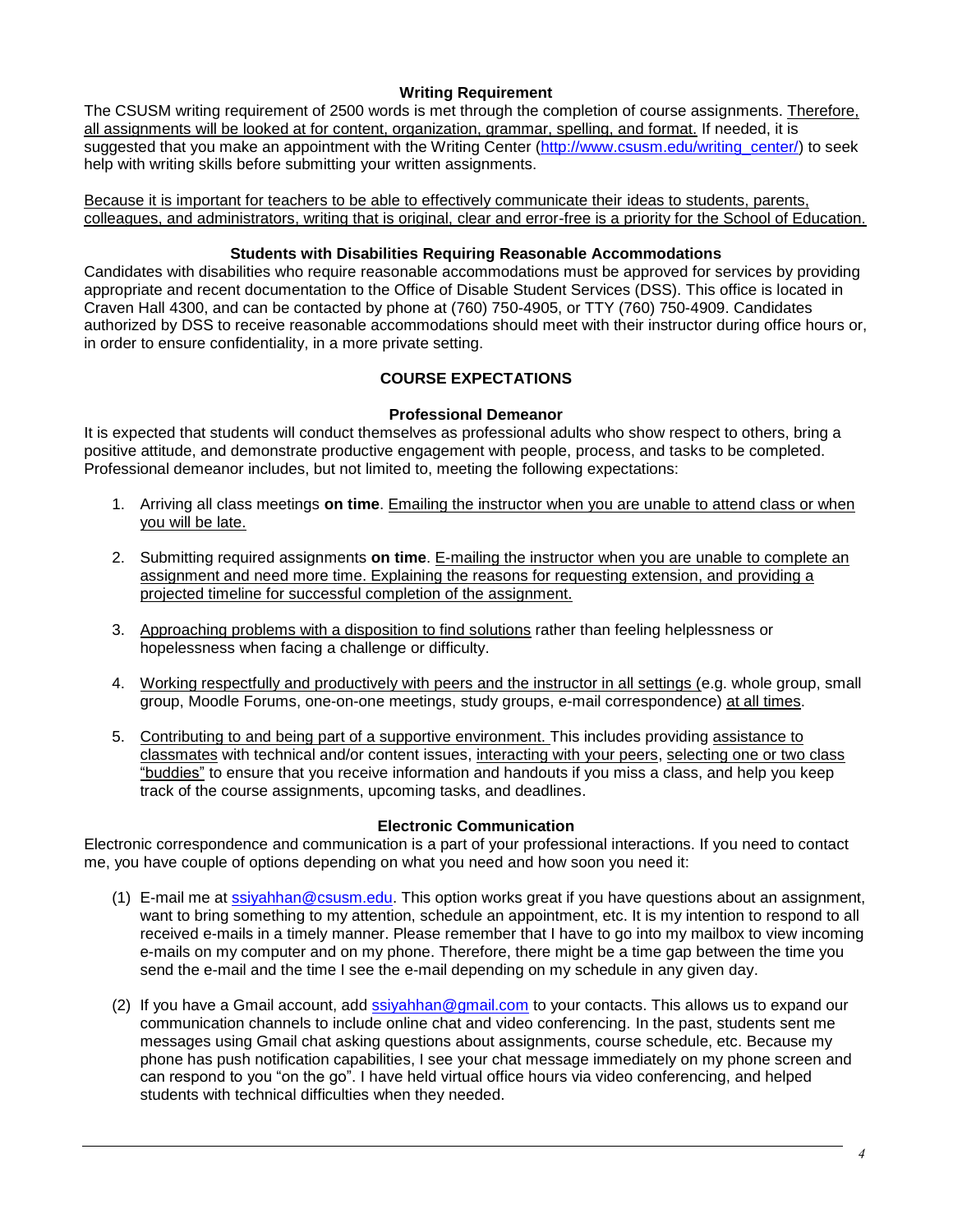(3) If you have a Facebook account, find me and add me as a friend to send me chat messages via Facebook. I generally use Facebook to follow news, groups, and pages related to my profession. Again, with the push notification capabilities on my phone, I see chat messages sent on Facebook immediately on my phone screen and can respond to you "on the go". This is also a good option if you want to stay connected beyond this course. You can always "unfriend" me upon course completion if you prefer.

Please keep in mind that e-mail and on-line discussions are a very specific form of communication, with their own nuances and etiquette. For instance, electronic messages sent in all upper case (or lower case) letters, major typos, or slang, often communicate more than the sender originally intended. With that said, please be mindful of all e-mail and on-line discussion messages you send to your colleagues, to faculty members in the School of Education, or to persons within the greater educational community. All electronic messages should be crafted with professionalism and care.

Things to consider:

- Would I say in person what this electronic message specifically says?
- How could this message be misconstrued?
- Does this message represent my highest self?
- Am I sending this electronic message to avoid a face-to-face conversation?

In addition, if there is ever a concern with an electronic message sent to you, please talk with the author in person in order to correct any confusion. Be aware that messages sent within an online context may be open to misinterpretation. When concerned, meanings should be verified to clarify sender's intent.

# **COURSE ASSIGNMENTS**

#### **Social Bookmarking**

Teachers need to be lifelong learners, have life-long learning tools, and strategies to effectively support student learning. An important aspect of being a lifelong learner is to find resources, engage in collaboration with other teachers and students, and share information with others. For this assignment, you will find, explore, read, and annotate educational online resources using a social bookmarking tool called Delicious [\(www.delicious.com\)](http://www.delicious.com/). You will share your public profile with your peers.

### **Technology Review**

To be able to integrate technology into the classroom, teachers must develop the skills to successfully evaluate different technologies that exist, and choose the appropriate technology that best meets the needs of their students. For this assignment, you will search, find, test, and write a blog post about a piece of technology that teachers, parents, and students can use to enhance academic content learning. You will create your own blog in Kidblog [\(www.kidblog.org\)](http://www.kidblog.org/), publish your blog post, and comment on other blogs created by your peers.

### **Digital Citizenship Poster**

Web 2.0 technologies such as social networking sites have changed the way we learn, share, connect, and communicate. To be able to support appropriate uses of technology in-and-out of their classrooms, teachers must address new rules, norms, and responsibilities with respect to privacy, identity, ownership and authorship, credibility, and participation that come with the use of these technologies. For this assignment, you will create a poster that informs students and parents about the issues of digital citizenship. You will create your poster using one of the following web 2.0 technologies: Prezi, Glogster, and Google Draw (accessed through Google Drive).

### **GRADING**

All students are expected to participate in class activities and demonstrate reflective learning. It is important that students are well prepared for course sessions by completing the readings and assignments scheduled before the class meeting. Students who wish to revise an assignment must negotiate the requirements of the revision with the instructor. It is expected that work will be turned in on time. Please discuss individual issues with the instructor promptly if extraordinary circumstances prohibit you from turning in assignments on time. Points will be deducted if assignments are submitted late (10% penalty per day late). No credit will be awarded if the assignment is 1 week late.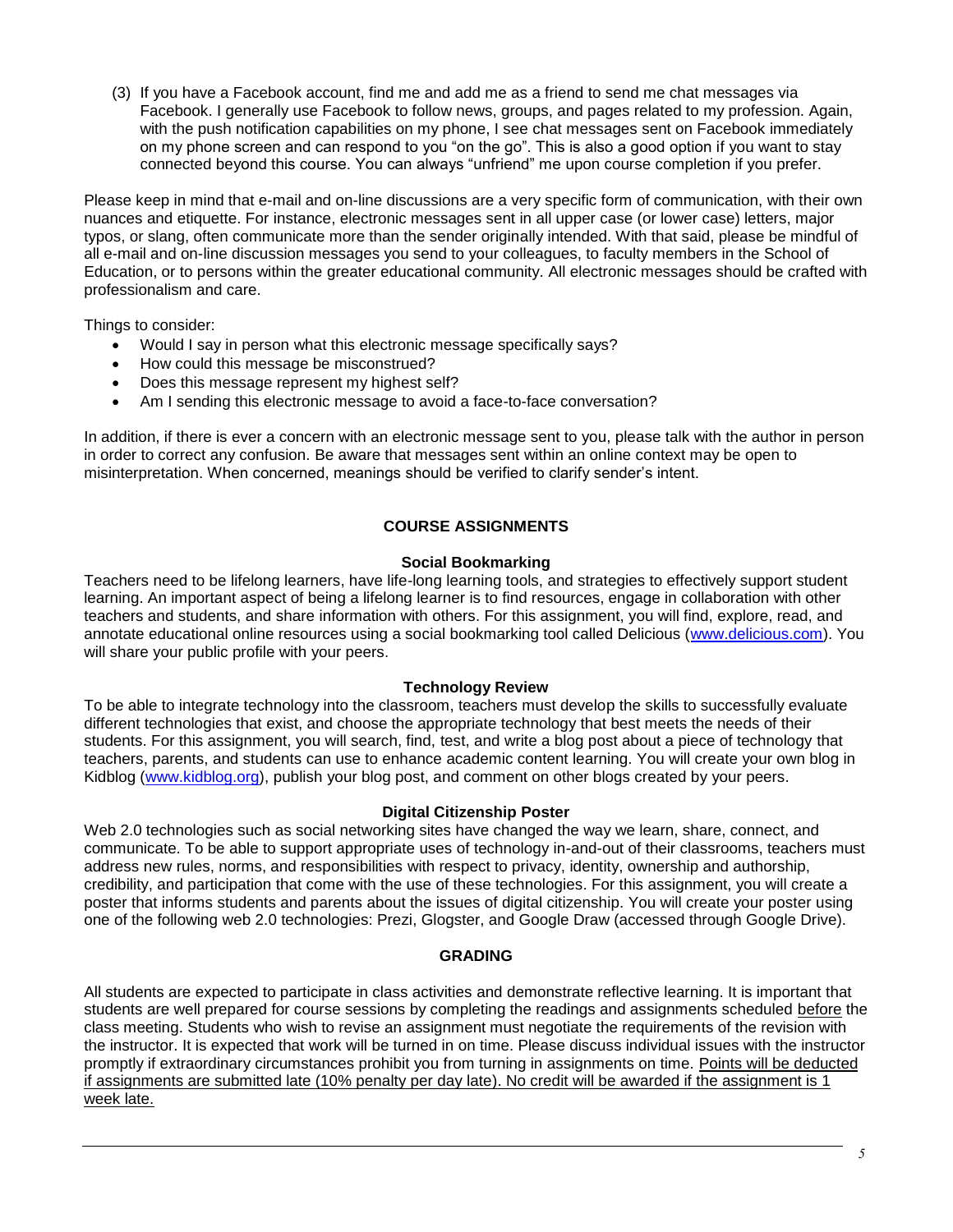| $94 - 100$ A | $90 - 93$ A- |
|--------------|--------------|
| $87 - 89B +$ | $84 - 86 B$  |
| $80 - 83 B$  | $77 - 79$ C+ |
| 74 – 76 C    | $70 - 73$ C- |
| $60 - 69$ D  | Below 60 F   |

Failure to complete this course with a grade of C+ or better will prohibit a teacher candidate from entering a teaching credential program. You are responsible to track your grades and progress in the course.